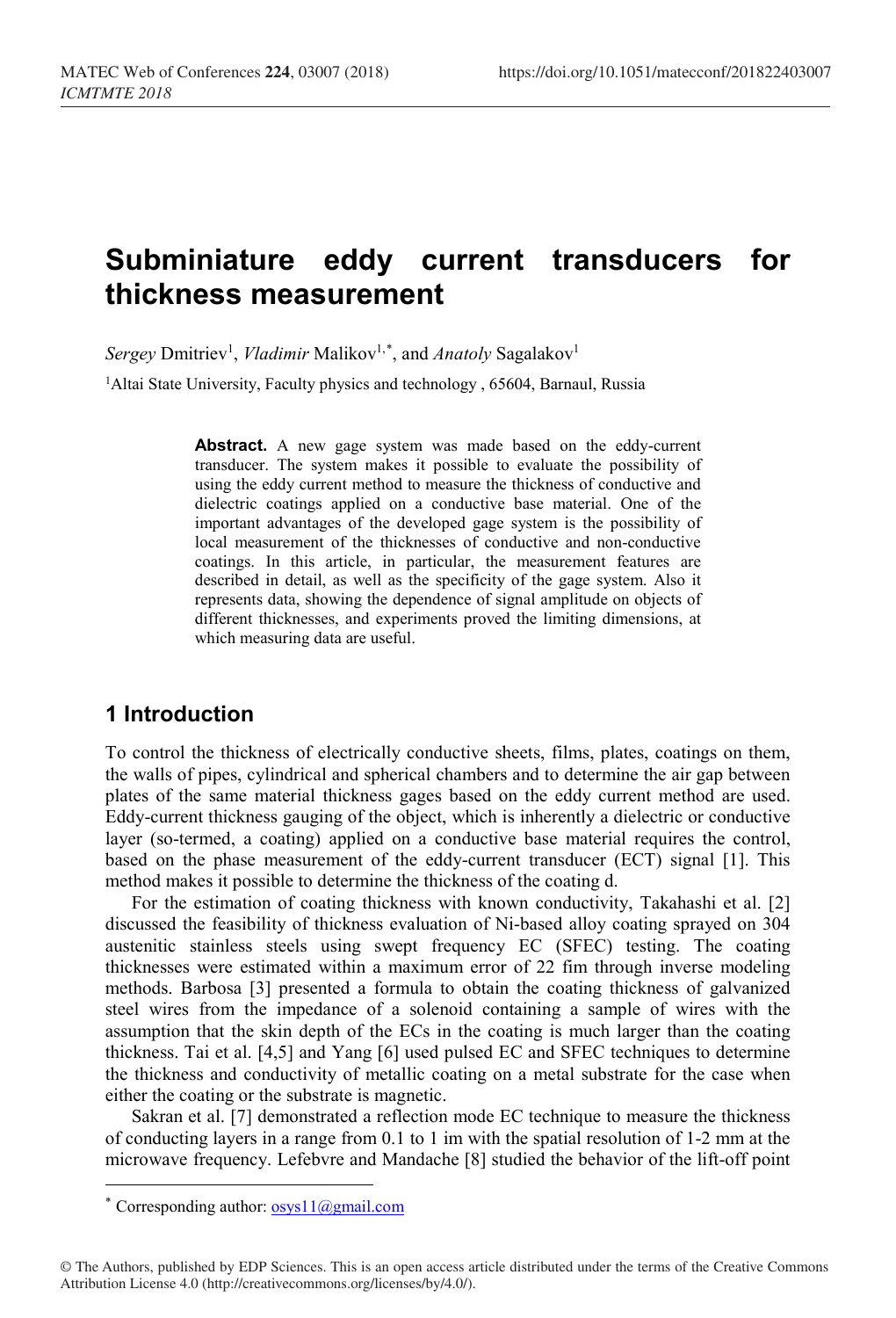of intersection (LOI) under various testing conditions, and LOI is presented to measure the thickness of conductive layers over the ferromagnetic substrates. Zhao et al. [9] experimentally demonstrated the feasibility of the nanometallic film thickness measurement by using the EC method.

Typically, surface ECT is used for these measurements. Such a transducer may have up to three windings: energizing winding (creating an excitation field), measuring winding (designed directly for measurements) and compensation winding designed to reduce the influence of the energizing winding on the final signal. In this case, it becomes possible to use electromotive force in transducer compensation winding as a reference signal, and the phase is measured based on the sinusoidal signal on the energizing winding. This approach is used to improve the measurement accuracy. The electromotive force introduced into the measuring winding has a phase depending on the geometric parameters of the ECT, using the frequency of the current f on the energizing winding. Important parameters influencing the phase are also the gap between the transducer and the coating, the electrical conductivity of the coating  $\sigma_1$  and the base  $\sigma_2$ , as well as the magnetic permittivity of the base.

Among the problems of this approach is the variation in the electrical conductivity  $\sigma_1$  at different points of the coating surface of thickness d, and when controlling various objects with similar coatings [10]. This causes the oscillations of phase of the electromotive force, which leads to increase in errors when measuring the thickness of the coating. Various types of an offset (amplitude, phase, amplitude-phase) resulting from the influence of electrical conductivity  $\sigma_1$  in this case practically have no effect. Underfrequency f of excitation of current on the energizing winding makes it possible to reduce the effect of electrical conductivity. However, in this case, the substrate thickness and the magnetic permittivity of the substrate become an important influence factor.

Taking in consideration the abovementioned factors, it is necessary to choose such a frequency of an instrument to offset from oscillations of electrical conductivity, while not permitting the influence of the magnetic permittivity of the substrate. Optimal in this case is to measure not the phase φ, but the amplitude A of the signal, on which the substrate parameters have lower effect, rather than on the phase.

Therein when measuring the amplitude of ECT signal for the purpose of measuring the coating thickness, a certain value of electrical conductivity is recognized.

The purpose of this work was to estimate the application possibility of the amplitude eddy-current method alone in order to determine the thickness of the conductive or dielectric coating, placed on the conductive base, as well as to estimate such measurements inaccuracy. The conducted research showed the possibility of the amplitude eddy-current method application to detect the local thick-ness of the conductive objects, represented by several alternating conductive and non-conductive layers and solid conductive objects.

### **2 Description of the system**

A subminiaturized eddy-current transducer [11, 12] is designed for the local examination of the different coatings thickness in experiments, as well as to reveal the influence of different coatings on the output signal quantity. In contrast to existing sensors, it permits local measurements with sections measuring a few microns, to depths of the order of 5 mm. The electrical conductivity of the alloy is directly measurable, and its distribution over the sample surface and thickness may be readily established. The eddy-current method is based on the dependence of the current magnitude and distribution on the geometric and electromagnetic parameters of the sample and on the mutual position of the sensor and the sample. The basic informative parameter  $\beta_0$  is a generalized characteristic of the object, the eddy-current sensor, and the frequency of the electromagnetic field . We need to develop an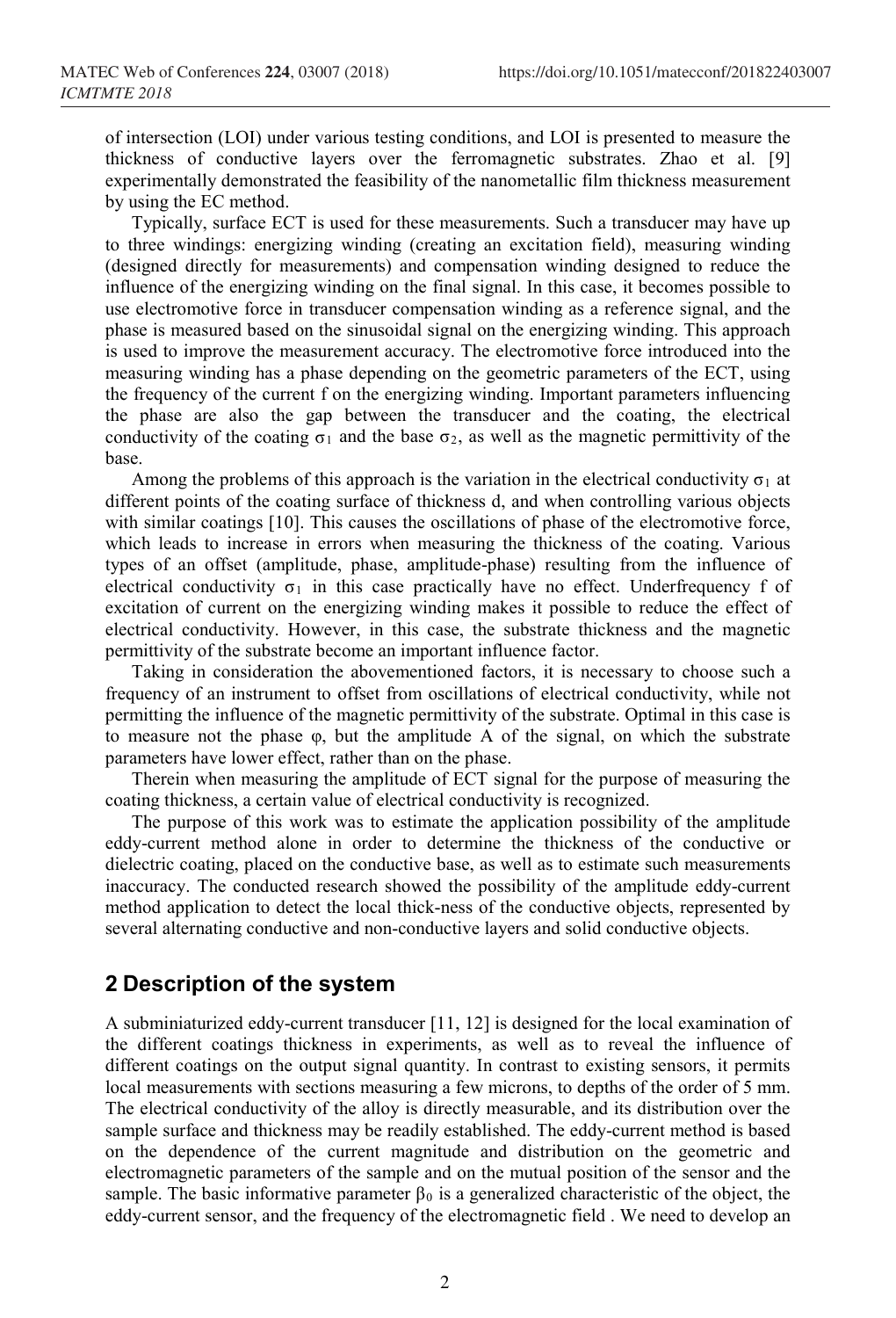adequate model of the response of a eddy-current transformers of plate type, which are sensitive to many variables and permit reproduction of the voltage hodograph at small values of  $β_0$ . We have plotted hodographs illustrating the influence of various parameters on the induced voltage on the basis of the proposed model [13-15]. The eddy-current transformer is connected to the sound board of a computer with special software that controls the voltage at the transformers exciting winding and also reads the voltage at the measuring winding (in arbitrary units). On the basis of preliminary calibration, these readings are converted to values of the electrical conductivity. The exciting winding (diameter  $D_1 = 0.12 - 0.13$  mm) of the superminiature eddy-current transformer consists of ten turns of copper wire (cross-sectional area 5  $\mu$ m<sup>2</sup>). The measuring winding (diameter  $0.05-0.08$  mm) consists of 130 turns of copper wire (cross-sectional area 20  $\mu$ m<sup>2</sup>). To minimize the influence of the exciting winding on the final signal, the circuit includes a compensation winding that consists of 20 turns of copper wire (crosssectional area  $5 \mu m^2$ ), connected to the measuring winding in such a way that the voltage of the exciting winding is subtracted from the result. The windings are wrapped around a core of 2000 NMZ ferrite (relative magnetic permeability  $\mu_{\text{max}} = 500$  or else of 81NMA alloy annealed by a special method (if greater localization of the magnetic field is required). The core consists of a tetrahedral pyramid (height 1 mm),with a square base (sides of 0.2 mm). The measuring winding rests on the points of the pyramid, which improves the localization of the magnetic field.

The eddy-current transducer (Figure 1) is a transformer with measuring (1), exciting (2), and compensation (3) windings and a magnetic circuit 4, which is located inside the cylindrical platform 5 with tracks that are cut on the external side for windings. The platform is impregnated with a compound 6 at a temperature of 200°C to prevent the disintegration of the windings when the ferrite screen 7, which is intended for the localization of the electromagnetic field on the tested object, is put in place. From the outside the transducer is contained in a corundum washer 8, which protects the core 4 from contacting the tested object.



**Fig. 1.** Scheme of eddy current transducer.

Such transformers permit effective localization of the magnetic field, so that defects as small as 250 μm may be detected. In addition, the magnetic field penetrates into the sample to a considerable depth when working at relatively low frequencies. The corresponding software is written in the language C++ for the Windows operating system. By means of the Windows mixer subsystem, the software controls the voltage applied to the exciting winding, thereby specifying the amplitude and frequency of the sinusoidal digital signal from the virtual generator.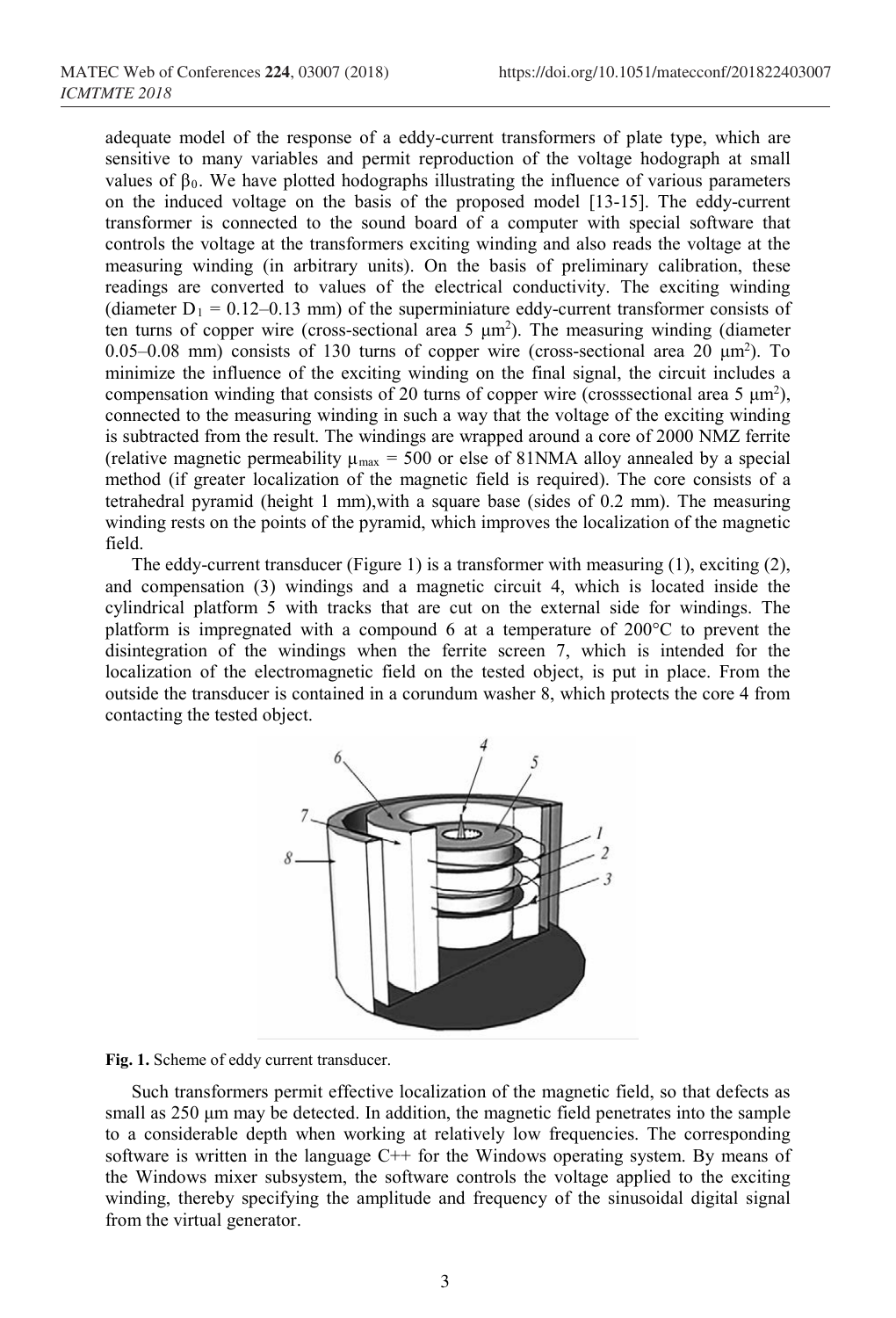### **3 Operation of the measuring system**

The measuring system, which is based on a miniature eddy-current transducer, operates as follows. The software of the personal computer controls the operation of the generator, which produces a train of rectangular voltage pulses with the repetition rate f that is necessary for the operation of the eddy-current transducers. This voltage is sent through a preamp to the microphone input of the sound card and then to the input of the analog– digital converter in the sound card. The resulting digital signal is sent to the analysis and control module of the software. This module determines the magnitude of the digital signal (in conventional units) corresponding to the voltage  $U_m$  at the measuring winding.

The computer's sound card permits variation in frequency of the electromagnetic field created by the exciting winding within the range 100–4000 Hz in the course of scanning.

#### **4 Results and discussion**

To test the new gage system the scanning of an aluminium coating applied on a copper base material was performed. Measurements were made at a frequency of 700 Hz. The coating had different thickness, and the thickness of the copper base was 3 millimetres.

Figure 2 shows the dependence of the signal value on the thickness of the aluminium coating on a non-ferromagnetic base material. In case of an increase in the thickness of the coating to the value of 1200 μm, the signal decreases from 28 to 22 mV, therein at values from 750 up to 1500 μm, the signal is smaller than the monolith signal, this, in turn, demonstrates that the thickness of the coating is not large enough. Whereas, with a dielectric thickness of 1500 and up to 2500 μm, the signal value is constant and completely corresponds to the readings of the field value from the monolith.





The next experiment demonstrates the dependencies illustrating the signal change from the thickness of the laminated coating with alternating foil and polyethylene layers, placed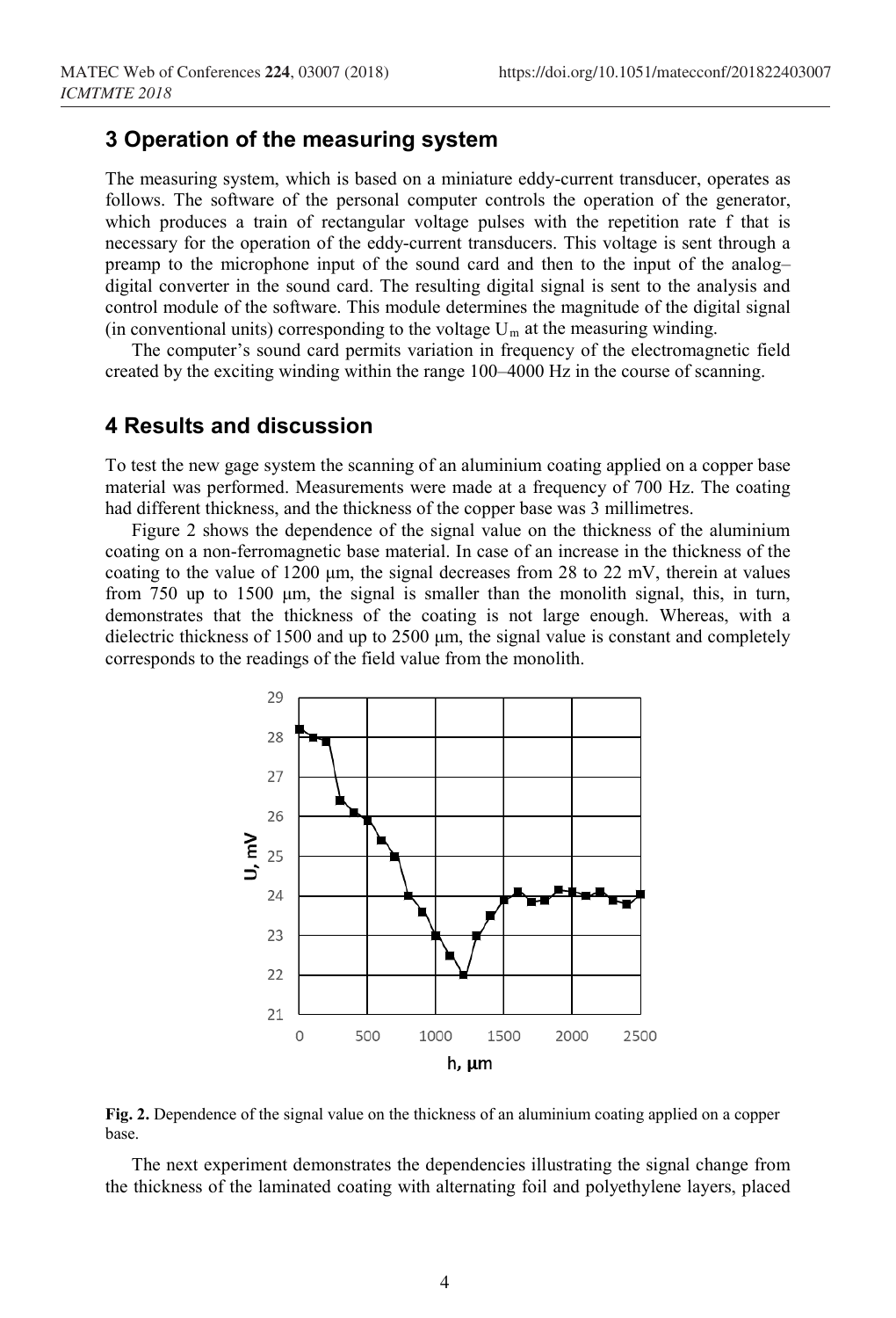on the copper base. The object under study was represented by alternating aluminium foil (20  $\mu$ m) and polyethylene (20  $\mu$ m) layers.

Figure 2 demonstrates the dependency of the signal intensity on the thickness of the laminated coating with alternating foil and polyethylene layers, placed on the copper base. The thickness being within the range of  $0$  to  $100 \mu m$ , the signal quantity from the base changes from 29 to 26 mV, while the thickness being 100 to 240 μm, the pattern of the signal change is flatter. In the range of 240 to 400 μm, the signal changes from 26 to 23 mV, which is stipulated by the contribution of the signal from the laminated coating and the decrease in the contribution of the signal from the copper base.



**Fig. 3.** Dependence of the signal intensity when scanning the laminated structure



**Fig. 4.** Dependence of the signal on the thickness of the sample of aluminium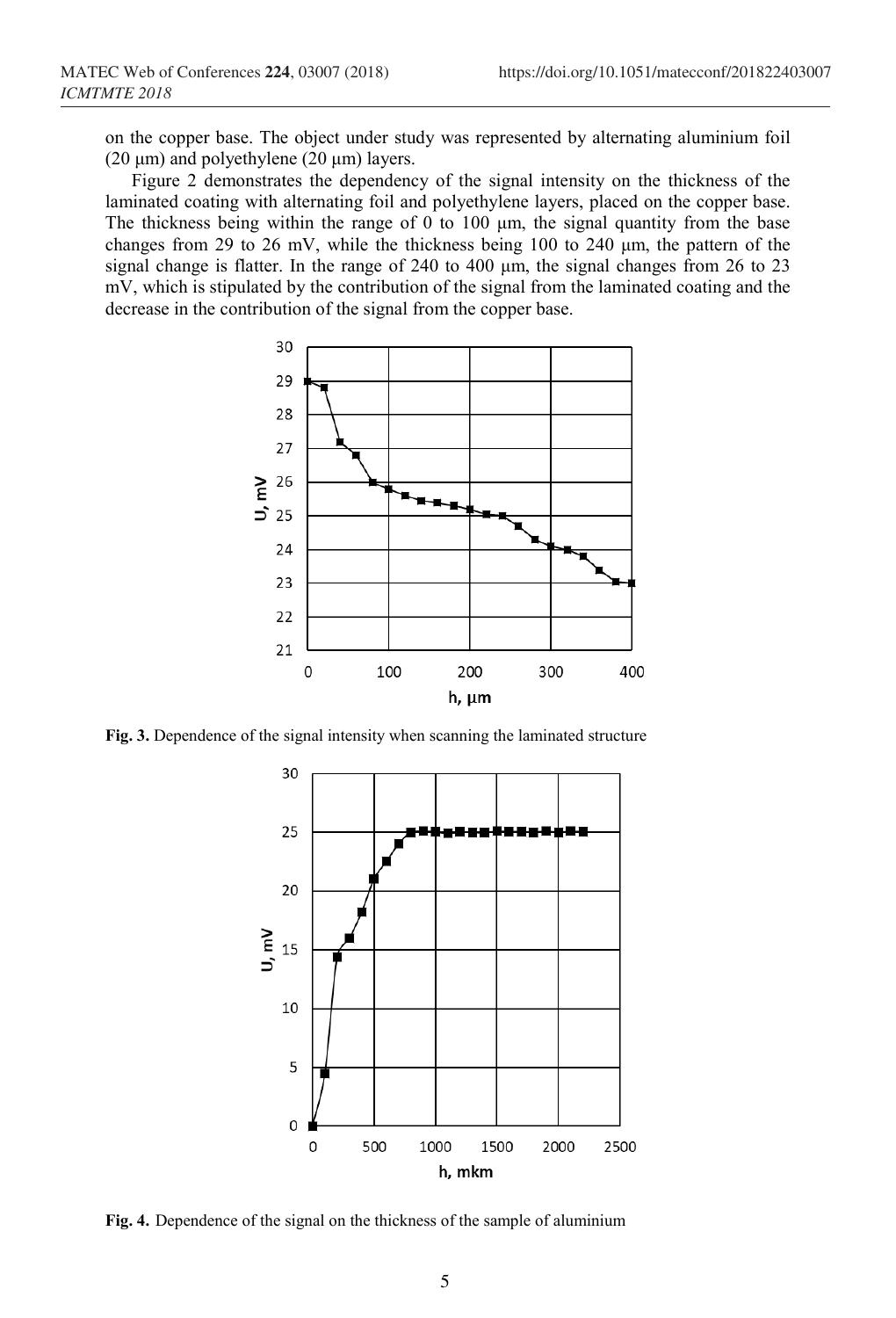In the third test experiment, we conducted the scanning of a sample being by nature of a solid object made of aluminium having different thickness. Figure 3 shows the dependency of the signal quantity on the thickness of the aluminium sample. The contribution of the sample deeper layers to the signal amplitude rises with the increase in the sample thickness. The thickness being changed from 100 to 1200 μm, the signal quantity increases from 7 to 25 mV. If the thickness is changed from 1200 to 2200 μm, the signal quantity is stable and corresponds to the amplitude value from the solid unit (25.5mV). In the final study, the experiment was also carried out with copper samples and paint coating. A layer of paint was applied to the pre-cut samples of copper. Measurements were made at a frequency of 400 Hz.

As it can be seen from the dependence of the signal amplitude on the thickness of the dielectric coating (Fig. 4), an output signal quantity decreases rapidly with increasing of coating thickness. This dependence can be approximated by an exponential function:

This dependence of the approximating function are graphically shown in Fig. 4. As can be seen from the figure, the received signal decreases exponentially with increasing of thickness of the dielectric coating.



**Fig. 5.** The response value during the scanning in the area of two slabs junction. A1 – A2 correspond to the edges of the area where the junction presence influences the inserted voltage.

### **4 Conclusions**

The presented gage system was used for the study of objects representing conductive and non-conductive coatings placed on a conductive basis, as well as for measuring the thickness of monolithic conductive objects. We assessed the possibility of local determination of the thickness of conductive and dielectric coatings using the amplitude of the signals of ECT.

It is found that the thickness of the coating affects the signal of the eddy-current transducer. This hereafter allows the use of the amplitude method to control objects of a similar class for local measurements of the thickness of conductive and non-conductive coatings, as well as other objects.